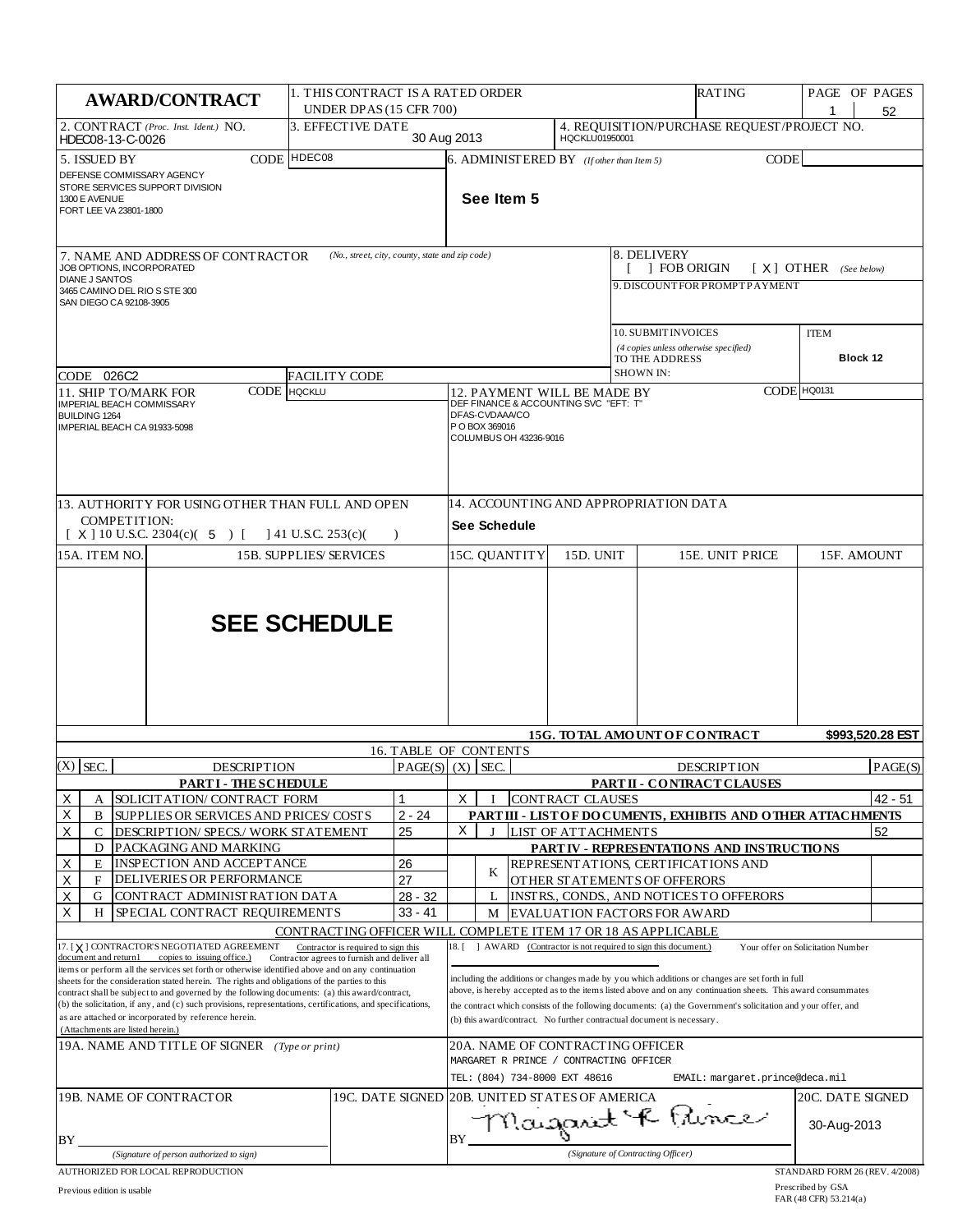| <b>ITEM NO</b><br>0001   | SUPPLIES/SERVICES<br>SERVICES, NON-PERSONAL<br><b>FFP</b><br>Provide all the necessary supervision, personnel, supplies, and equipment to<br>perform shelf stocking, receiving/storage/holding area, and custodial operations at<br>the Imperial Beach Commissary located in San Diego, California in accordance<br>with the Performance Work Statement (PWS) as set forth at Attachment 1 and all<br>terms and conditions contained herein.<br>BASE YEAR: September 1, 2013 through August 31, 2014<br><b>FOB</b> : Destination<br>PURCHASE REQUEST NUMBER: HQCKLU01950001 | <b>QUANTITY</b>            | <b>UNIT</b>         | <b>UNIT PRICE</b>              | <b>AMOUNT</b><br>\$0.00           |
|--------------------------|-----------------------------------------------------------------------------------------------------------------------------------------------------------------------------------------------------------------------------------------------------------------------------------------------------------------------------------------------------------------------------------------------------------------------------------------------------------------------------------------------------------------------------------------------------------------------------|----------------------------|---------------------|--------------------------------|-----------------------------------|
|                          |                                                                                                                                                                                                                                                                                                                                                                                                                                                                                                                                                                             |                            |                     | <b>NET AMT</b>                 | \$0.00                            |
| <b>ITEM NO</b><br>0001AA | SUPPLIES/SERVICES<br><b>Shelf Stocking Operations</b><br><b>FFP</b><br>Perform Shelf Stocking Operations in accordance with Attachment 1 (PWS).<br>Includes overwrites between 0% and 7%, as specified with paragraph 4.3.3.8. of<br>the PWS.<br>(NOTE: The quantity shown is an ESTIMATED QUANTITY.)<br>FOB: Destination<br>PURCHASE REQUEST NUMBER: HQCKLU01950001                                                                                                                                                                                                        | <b>QUANTITY</b><br>341,628 | <b>UNIT</b><br>Case | <b>UNIT PRICE</b><br>\$0.88382 | <b>AMOUNT</b><br>\$301,937.66 EST |
|                          |                                                                                                                                                                                                                                                                                                                                                                                                                                                                                                                                                                             |                            |                     | <b>NET AMT</b>                 | \$301,937.66 (EST.)               |

 ACRN AA CIN: HQCKLU0100000100000000000001AA \$301,937.66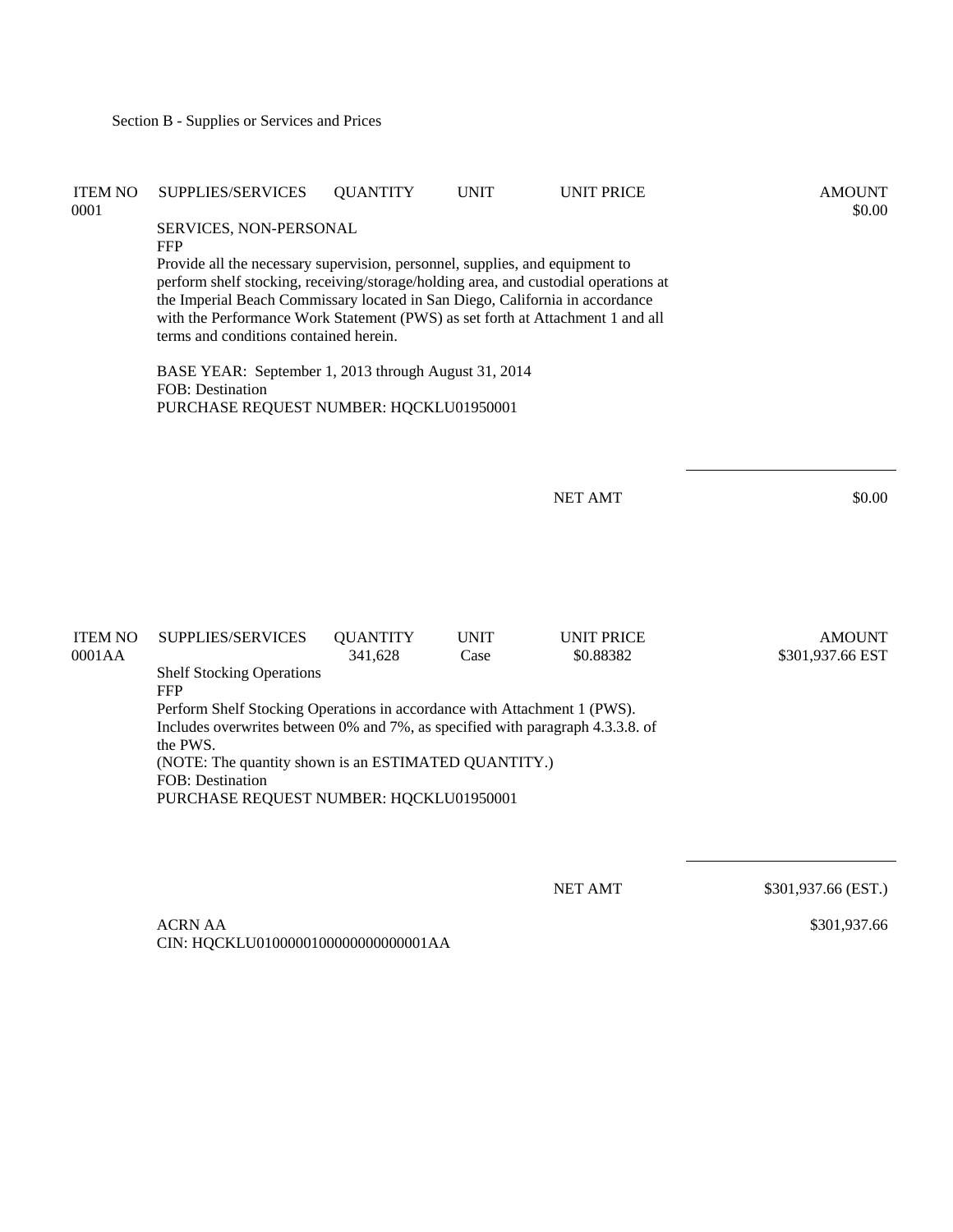| <b>ITEM NO</b><br>0001AB | <b>SUPPLIES/SERVICES</b>                                                                                                                                                                                                                                                                                                 | <b>QUANTITY</b><br>2,000 | <b>UNIT</b><br>Case | <b>UNIT PRICE</b><br>\$0.53029 | <b>AMOUNT</b><br>\$1,060.58 EST |  |  |  |
|--------------------------|--------------------------------------------------------------------------------------------------------------------------------------------------------------------------------------------------------------------------------------------------------------------------------------------------------------------------|--------------------------|---------------------|--------------------------------|---------------------------------|--|--|--|
|                          | Payment of Excess Overwrites<br><b>FFP</b>                                                                                                                                                                                                                                                                               |                          |                     |                                |                                 |  |  |  |
|                          | Overwrite cases that exceed 7% of the total monthly cases, as specified in<br>paragraph 4.3.3.8 of the PWS, will be paid at a unit price of 60% of the case price<br>located in SubCLIN AA above.<br>(NOTE: The quantity shown is an ESTIMATED QUANTITY.)<br>FOB: Destination<br>PURCHASE REQUEST NUMBER: HQCKLU01950001 |                          |                     |                                |                                 |  |  |  |
|                          |                                                                                                                                                                                                                                                                                                                          |                          |                     | <b>NET AMT</b>                 | \$1,060.58 (EST.)               |  |  |  |
|                          | <b>ACRN AA</b><br>CIN: HQCKLU0100000100000000000001AB                                                                                                                                                                                                                                                                    |                          |                     |                                | \$1,060.58                      |  |  |  |
| <b>ITEM NO</b>           | SUPPLIES/SERVICES                                                                                                                                                                                                                                                                                                        | <b>QUANTITY</b>          | <b>UNIT</b>         | <b>UNIT PRICE</b>              | <b>AMOUNT</b>                   |  |  |  |
| 0001AC                   | <b>Inventory Preparation</b><br><b>FFP</b>                                                                                                                                                                                                                                                                               | 100                      | Hours               | \$20.79                        | \$2,079.00 EST                  |  |  |  |
|                          | Perform Inventory Preparation Services in accordance with Attachment 1 (PWS).<br>(NOTE: The quantity shown is an ESTIMATED QUANTITY.)<br>FOB: Destination<br>PURCHASE REQUEST NUMBER: HQCKLU01950001                                                                                                                     |                          |                     |                                |                                 |  |  |  |
|                          |                                                                                                                                                                                                                                                                                                                          |                          |                     | <b>NET AMT</b>                 | \$2,079.00 (EST.)               |  |  |  |
|                          | <b>ACRN AA</b>                                                                                                                                                                                                                                                                                                           |                          |                     |                                | \$2,079.00                      |  |  |  |

CIN: HQCKLU0100000100000000000001AC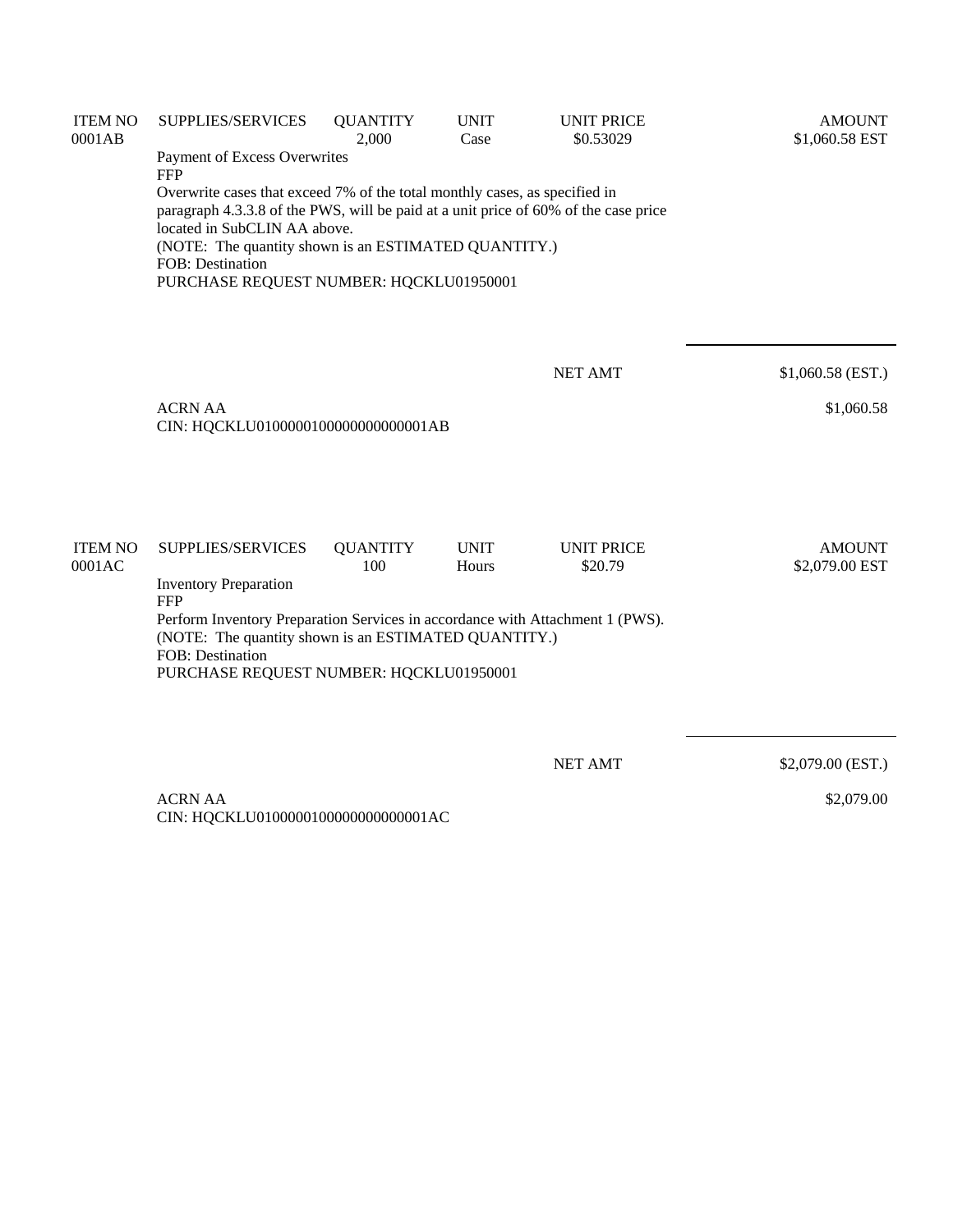| <b>ITEM NO</b><br>0001AD | SUPPLIES/SERVICES                                                                                                   | <b>QUANTITY</b><br>12                                               | <b>UNIT</b><br>Months | <b>UNIT PRICE</b><br>\$16,836.22 | <b>AMOUNT</b><br>\$202,034.64 |  |  |  |  |
|--------------------------|---------------------------------------------------------------------------------------------------------------------|---------------------------------------------------------------------|-----------------------|----------------------------------|-------------------------------|--|--|--|--|
|                          | Receiving/Storage/Holding Area Operation<br><b>FFP</b>                                                              |                                                                     |                       |                                  |                               |  |  |  |  |
|                          | Perform Receiving/Storage/Holding Area Operations in accordance with<br>Attachment 1 (PWS).                         |                                                                     |                       |                                  |                               |  |  |  |  |
|                          |                                                                                                                     | <b>FOB</b> : Destination<br>PURCHASE REQUEST NUMBER: HQCKLU01950001 |                       |                                  |                               |  |  |  |  |
|                          |                                                                                                                     |                                                                     |                       |                                  |                               |  |  |  |  |
|                          |                                                                                                                     |                                                                     |                       | <b>NET AMT</b>                   | \$202,034.64                  |  |  |  |  |
|                          | <b>ACRN AA</b><br>\$202,034.64<br>CIN: HQCKLU0100000100000000000001AD                                               |                                                                     |                       |                                  |                               |  |  |  |  |
|                          |                                                                                                                     |                                                                     |                       |                                  |                               |  |  |  |  |
| <b>ITEM NO</b>           |                                                                                                                     |                                                                     | <b>UNIT</b>           | <b>UNIT PRICE</b>                |                               |  |  |  |  |
| 0001AE                   | SUPPLIES/SERVICES                                                                                                   | <b>QUANTITY</b><br>20                                               | Hours                 | \$29.03                          | <b>AMOUNT</b><br>\$580.60 EST |  |  |  |  |
|                          | MHE Support for Inventories<br><b>FFP</b>                                                                           |                                                                     |                       |                                  |                               |  |  |  |  |
|                          | Perform Material Handling Equipment (MHE) support for inventories in<br>accordance with Attachment 1 (PWS).         |                                                                     |                       |                                  |                               |  |  |  |  |
|                          | (NOTE: The quantity shown is an ESTIMATED QUANTITY.)<br>FOB: Destination<br>PURCHASE REQUEST NUMBER: HQCKLU01950001 |                                                                     |                       |                                  |                               |  |  |  |  |
|                          |                                                                                                                     |                                                                     |                       |                                  |                               |  |  |  |  |
|                          |                                                                                                                     |                                                                     |                       | <b>NET AMT</b>                   | \$580.60 (EST.)               |  |  |  |  |
|                          | <b>ACRN AA</b><br>CIN: HQCKLU0100000100000000000001AE                                                               |                                                                     |                       |                                  | \$580.60                      |  |  |  |  |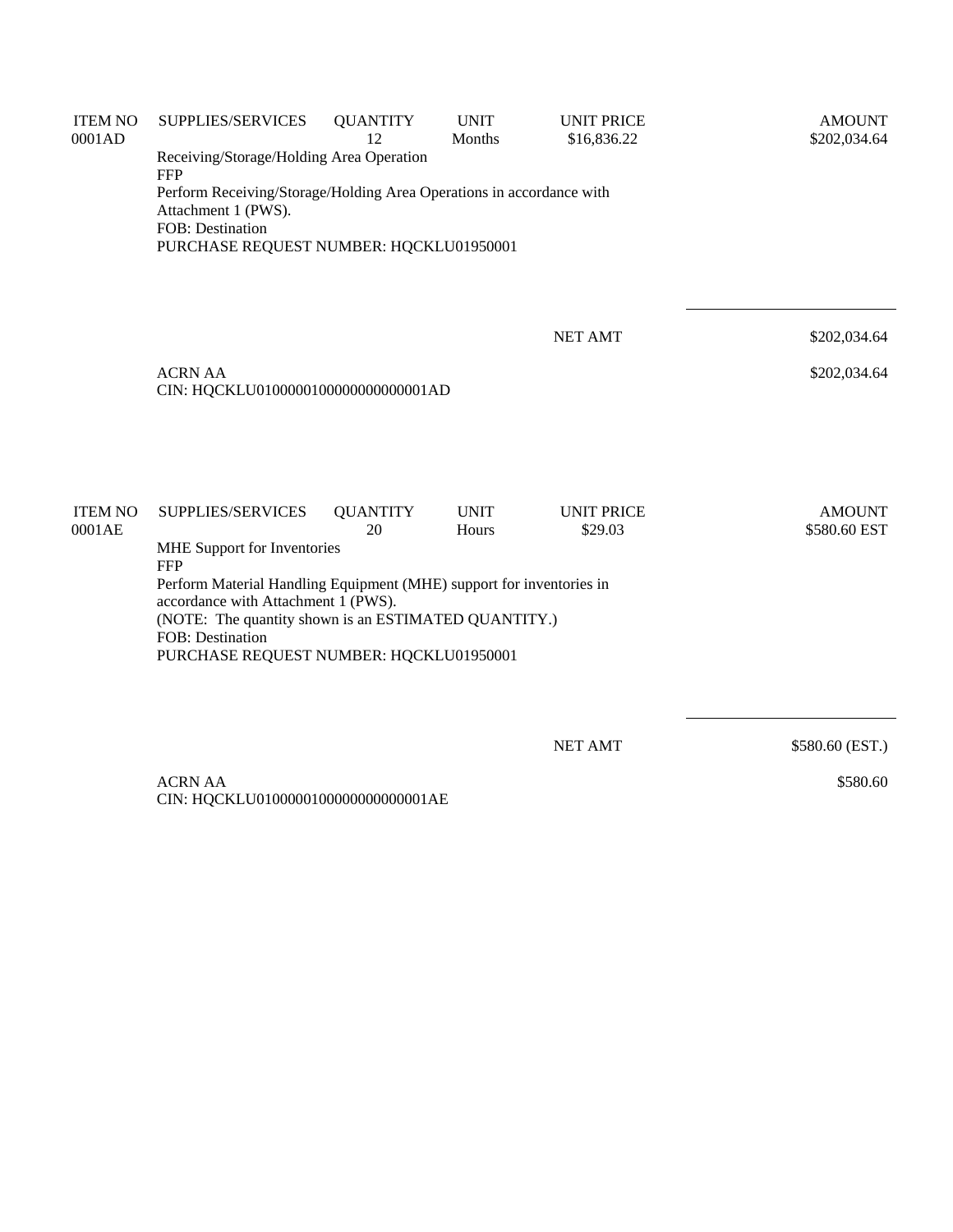| <b>ITEM NO</b><br>0001AF | SUPPLIES/SERVICES                                                                                                                                                                                                                                       | <b>QUANTITY</b><br>12 | <b>UNIT</b><br>Months | <b>UNIT PRICE</b><br>\$24,566.61 | <b>AMOUNT</b><br>\$294,799.32 |  |  |
|--------------------------|---------------------------------------------------------------------------------------------------------------------------------------------------------------------------------------------------------------------------------------------------------|-----------------------|-----------------------|----------------------------------|-------------------------------|--|--|
|                          | Custodial Operations - Main<br><b>FFP</b>                                                                                                                                                                                                               |                       |                       |                                  |                               |  |  |
|                          | Perform Custodial Operations in accordance with Attachment 1 (PWS) for all areas<br>except the meat processing/prep/wrapping area, receiving/storage/holding area, and<br>outside areas.<br>FOB: Destination<br>PURCHASE REQUEST NUMBER: HQCKLU01950001 |                       |                       |                                  |                               |  |  |
|                          |                                                                                                                                                                                                                                                         |                       |                       | <b>NET AMT</b>                   | \$294,799.32                  |  |  |
|                          | <b>ACRN AA</b><br>CIN: HQCKLU0100000100000000000001AF                                                                                                                                                                                                   |                       |                       |                                  | \$294,799.32                  |  |  |
| <b>ITEM NO</b><br>0001AG | <b>SUPPLIES/SERVICES</b>                                                                                                                                                                                                                                | <b>QUANTITY</b><br>12 | <b>UNIT</b><br>Months | <b>UNIT PRICE</b><br>\$12,779.09 | <b>AMOUNT</b><br>\$153,349.08 |  |  |
|                          | <b>Custodial Operations - Meat Room</b><br><b>FFP</b><br>Perform Custodial Operations in accordance with Attachment 1 (PWS) for the<br>meat processing, preparation and wrapping areas.<br>FOB: Destination<br>PURCHASE REQUEST NUMBER: HQCKLU01950001  |                       |                       |                                  |                               |  |  |
|                          |                                                                                                                                                                                                                                                         |                       |                       |                                  |                               |  |  |
|                          |                                                                                                                                                                                                                                                         |                       |                       | <b>NET AMT</b>                   | \$153,349.08                  |  |  |
|                          | <b>ACRN AA</b><br>CIN: HQCKLU0100000100000000000001AG                                                                                                                                                                                                   |                       |                       |                                  | \$153,349.08                  |  |  |